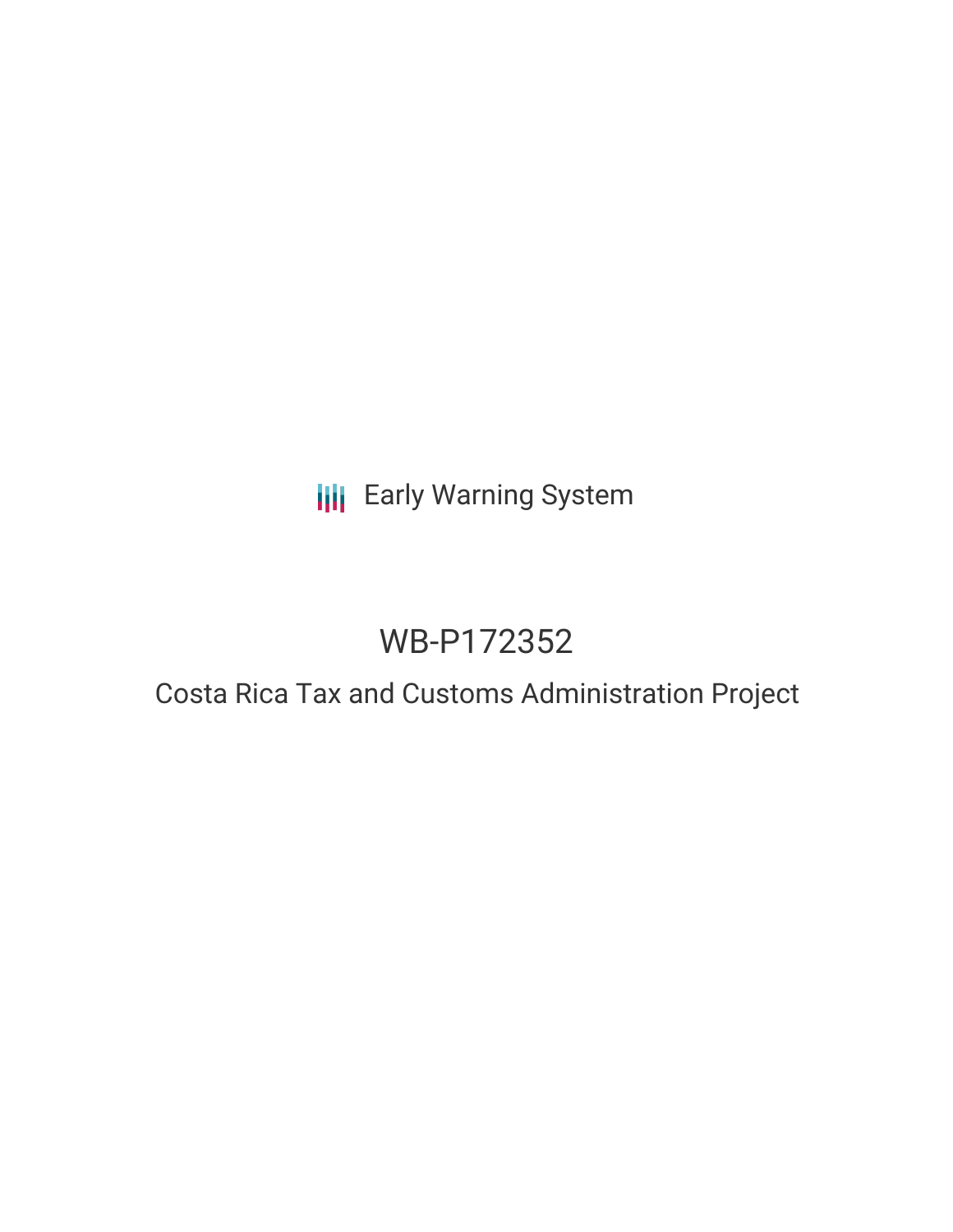

#### **Quick Facts**

| <b>Countries</b>               | Costa Rica               |
|--------------------------------|--------------------------|
| <b>Financial Institutions</b>  | World Bank (WB)          |
| <b>Status</b>                  | Pipeline                 |
| <b>Bank Risk Rating</b>        | B                        |
| <b>Voting Date</b>             | 2020-02-21               |
| <b>Borrower</b>                | Government of Costa Rica |
| <b>Sectors</b>                 | Law and Government       |
| <b>Investment Type(s)</b>      | Loan                     |
| <b>Investment Amount (USD)</b> | \$100.00 million         |
| <b>Project Cost (USD)</b>      | \$100.00 million         |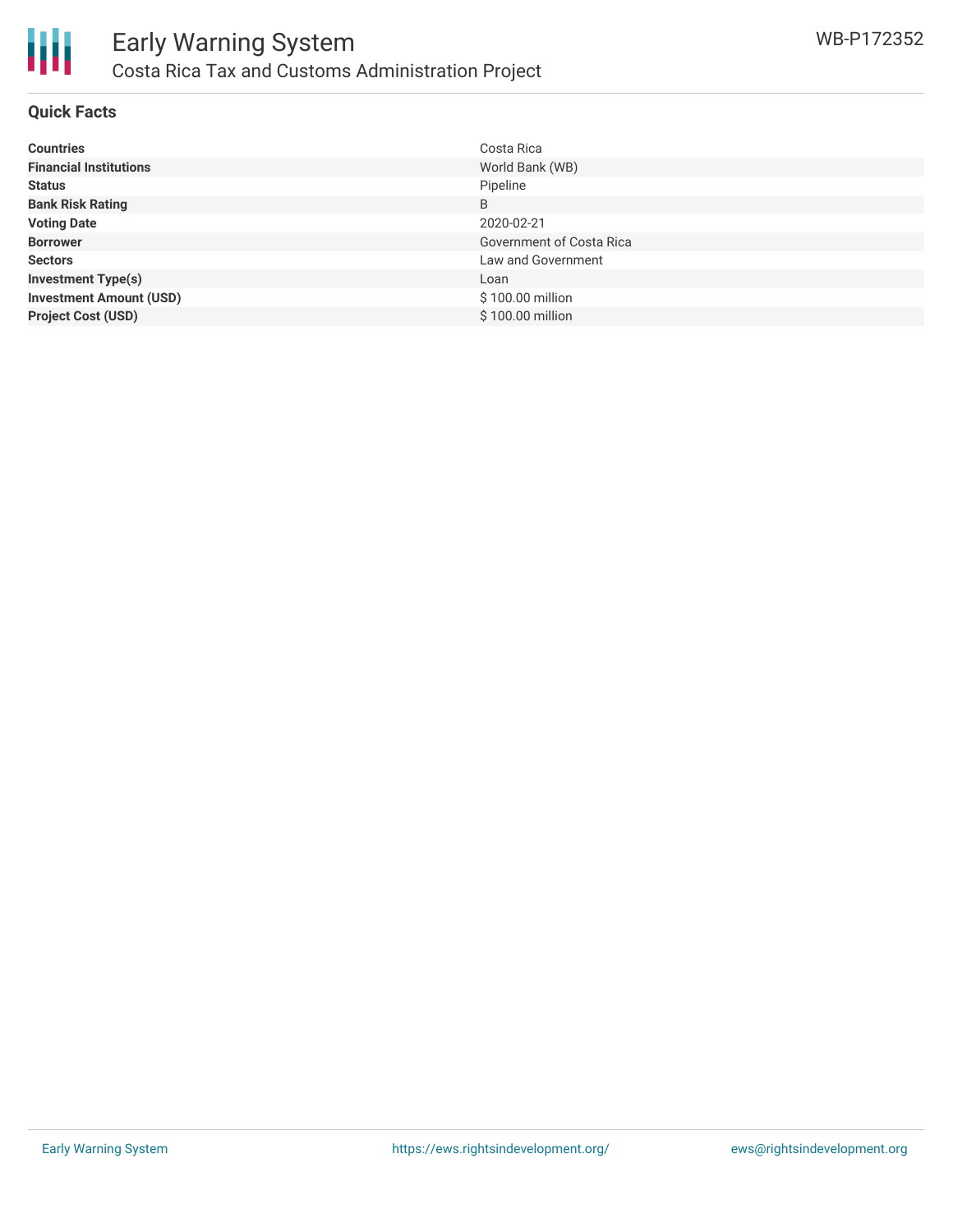

#### **Project Description**

The proposed project will support the modernization and enhancement the tax and customs administrations in Costa Rica. The project is a five-year IPF comprising three components: Enhancing the operational efficiency and effectiveness of the tax administration; Enhancing customs controls and services; Strengthening the institutional and operational environments of the tax and customs administrations and promoting their digital interoperability.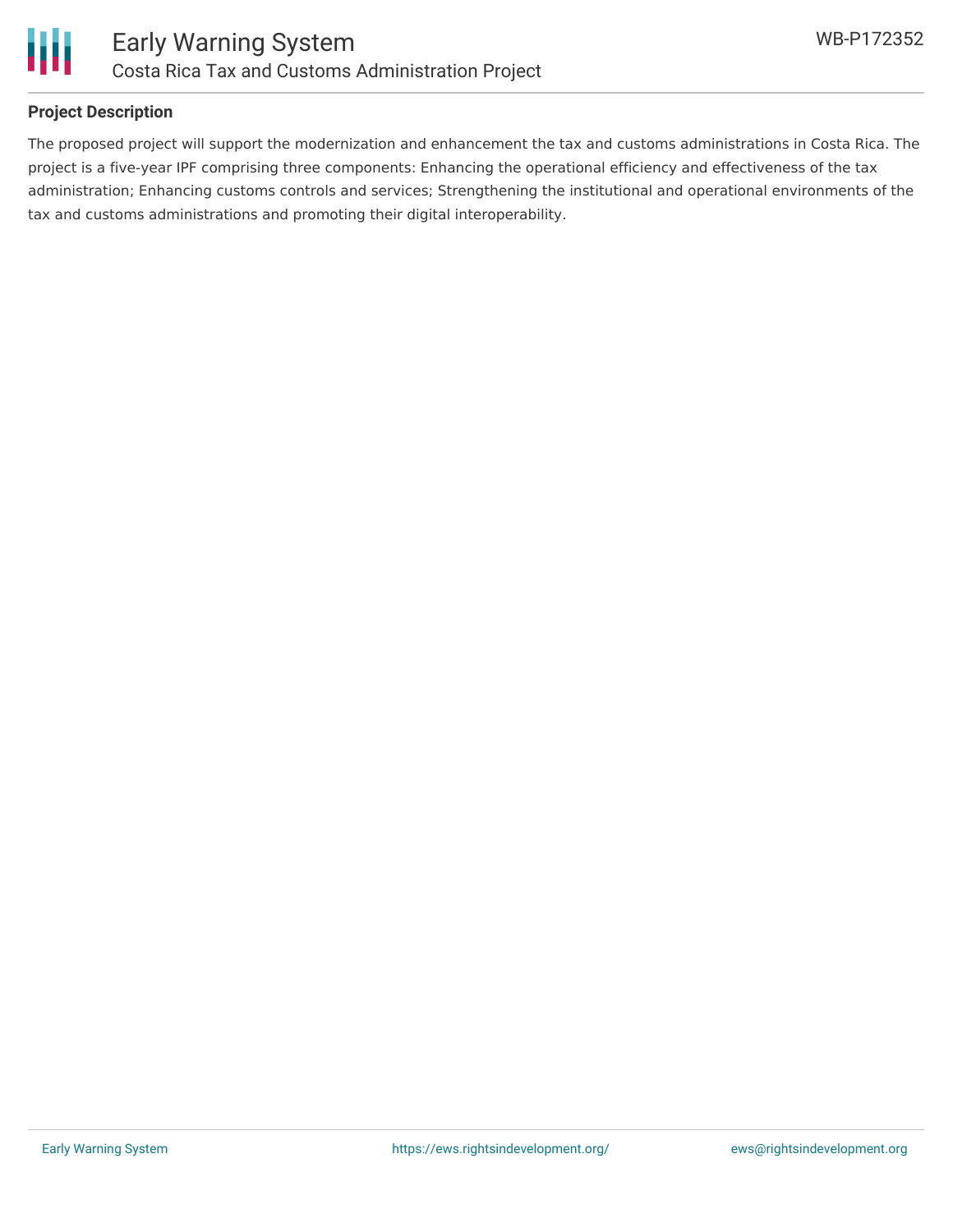

#### **Investment Description**

World Bank (WB)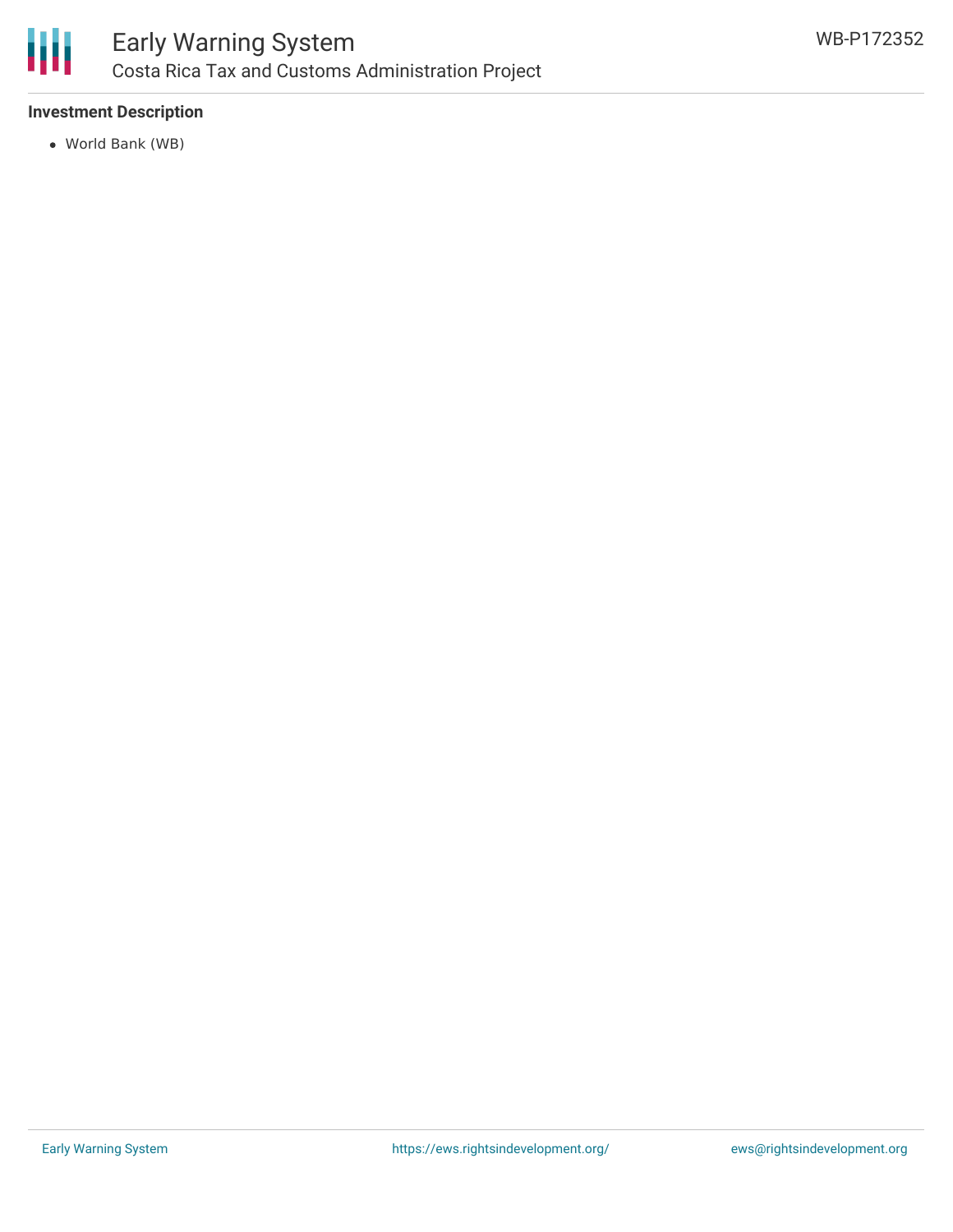

#### **Contact Information**

Borrower/Client/Recipient

Government of Costa Rica Mariana Ramirez Ortiz PIU [ramirezom@hacienda.go.cr](mailto:ramirezom@hacienda.go.cr)

Implementing Agencies

Ministry of Finance Rocio Aguilar Montoya Minister of Finance ramirezom@hacienda.go.cr